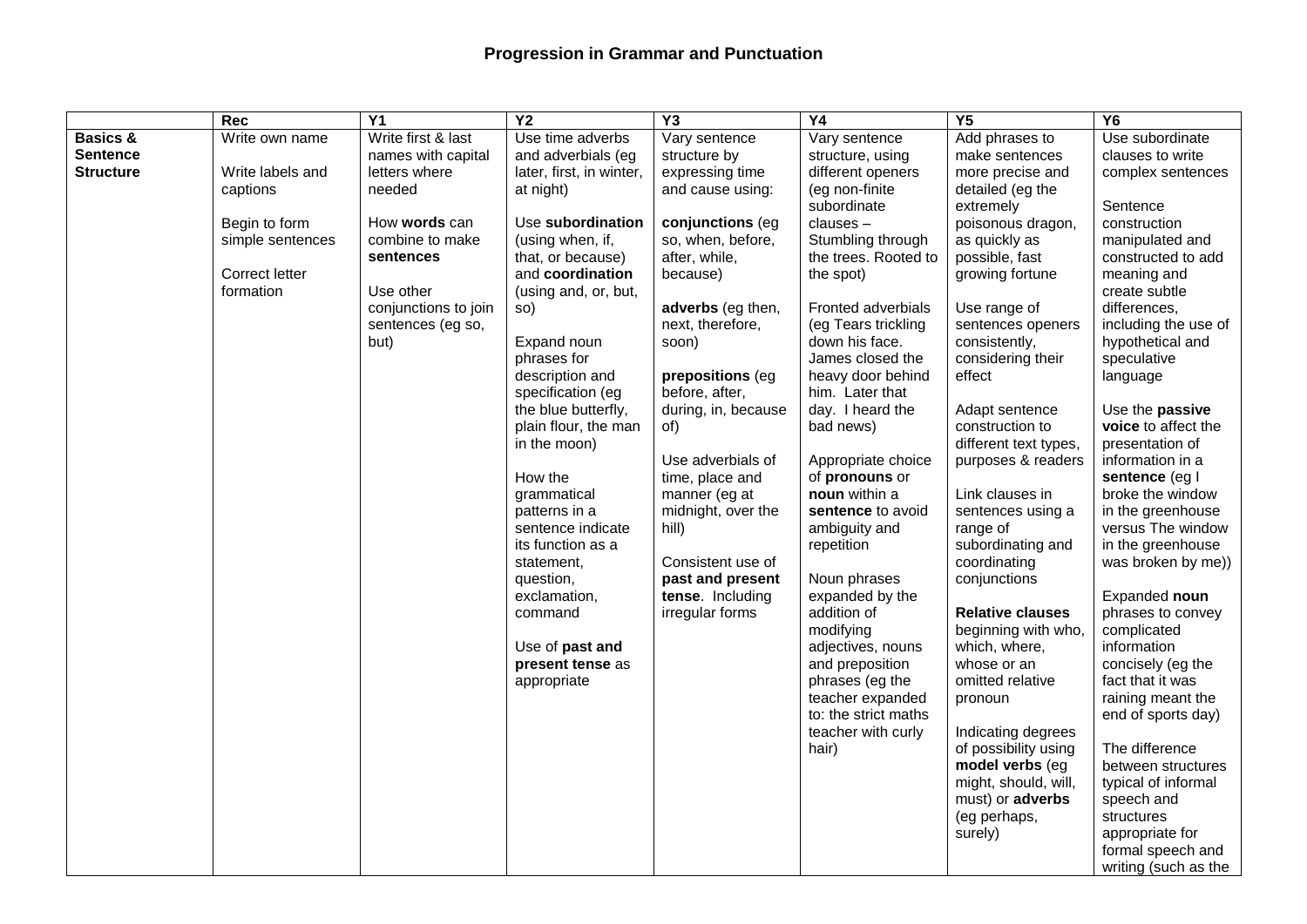|                       |                                                                                                                |                                                                                                                                                                                                                                             |                                                                                                                                                                                                                                                                                                                                                                                          |                                                               |                                                                                                                                                                                                                                                                                                                                                                                                                                                                                                                          | Using verb phrases<br>to create subtle<br>differences (eg she<br>began to run, he<br>might have been)                                                       | use of question<br>tags. Eg He's your<br>friend isn't he?, or<br>the use of the<br>subjunctive in<br>some very formal<br>writing and speech)<br>If he were to be<br>successful the<br>matter would be<br>resolved                                                                                                                                                                                                                                                                                                         |
|-----------------------|----------------------------------------------------------------------------------------------------------------|---------------------------------------------------------------------------------------------------------------------------------------------------------------------------------------------------------------------------------------------|------------------------------------------------------------------------------------------------------------------------------------------------------------------------------------------------------------------------------------------------------------------------------------------------------------------------------------------------------------------------------------------|---------------------------------------------------------------|--------------------------------------------------------------------------------------------------------------------------------------------------------------------------------------------------------------------------------------------------------------------------------------------------------------------------------------------------------------------------------------------------------------------------------------------------------------------------------------------------------------------------|-------------------------------------------------------------------------------------------------------------------------------------------------------------|---------------------------------------------------------------------------------------------------------------------------------------------------------------------------------------------------------------------------------------------------------------------------------------------------------------------------------------------------------------------------------------------------------------------------------------------------------------------------------------------------------------------------|
| <b>Punctuation</b>    | Begin to use full<br>stops and capital<br>letters, showing<br>understanding at<br>the concept of a<br>sentence | Separation of<br>words with spaces<br>Introduction to the<br>use of capital<br>letters, full stops,<br>question marks and<br>exclamation marks<br>to demarcate<br>sentences<br>Capital letters for<br>names and for the<br>personal pronoun | Capital letters, full<br>stops, question<br>marks and<br>exclamation marks<br>to demarcate<br>sentences<br>Commas to<br>separate items in a<br>list<br>Apostrophes to<br>mark where the<br>letters are missing<br>in spelling and to<br>mark singular<br>possession in<br>nouns (for<br>example, the girl's<br>name)<br>Introduction of<br>speech marks to<br>punctuate direct<br>speech | <b>Inverted commas</b><br>to punctuate direct<br>speech       | Use commas to<br>mark clauses. Use<br>of speech marks to<br>punctuate direct<br>speech<br>Apostrophes to<br>mark plural<br>possession (eg the<br>girl's name, the<br>boys' boats)<br>Use of commas<br>after fronted<br>adverbials (eg<br>Later that day, I<br>heard the bad<br>news)<br>Use of inverted<br>commas and other<br>punctuation to<br>indicate direct<br>speech (for<br>example a comma<br>after the reporting<br>clause; end<br>punctuation with<br>inverted commas:<br>The conductor<br>shouted "Sit down") | Use direct &<br>reported speech<br>Brackets, dashes<br>or commas to<br>indicate<br>parenthesis<br>Use of commas to<br>clarify meaning or<br>avoid ambiguity | Use full range of<br>punctuation<br>correctly; matched<br>to genre<br>Use of the semi-<br>colon, colon and<br>dash to mark the<br>boundary between<br>independent<br>clauses (for<br>example: It's<br>raining; I'm fed up)<br>Use of the colon to<br>introduce a list and<br>use of semi-colons<br>within lists<br><b>Punctuation of</b><br>bullet points to list<br>information<br>How hyphens can<br>be used to avoid<br>ambiguity (eg man<br>eating shark versus<br>man-eating shark,<br>or recover versus<br>re-cover |
| <b>Text Structure</b> |                                                                                                                | Sequencing<br>sentences to form<br>short narratives                                                                                                                                                                                         | <b>Correct choice</b><br>and consistent use<br>of present tense<br>versus past tense<br>throughout texts                                                                                                                                                                                                                                                                                 | Correct use of<br>tense<br>Change verb to<br>improve interest | Use adverbs<br>(Aware that not all<br>adverbs end in ly<br>eg fast, often,<br>almost)                                                                                                                                                                                                                                                                                                                                                                                                                                    | Use pronouns to<br>avoid repetition<br>Use basic Standard<br>English, ie<br>agreement<br>between verb &                                                     | Use entirely<br>consistent<br>language<br>associated with 1 <sup>st</sup> ,<br>2 <sup>nd</sup> , 3 <sup>rd</sup> person.<br>Linking ideas<br>across paragraphs                                                                                                                                                                                                                                                                                                                                                            |